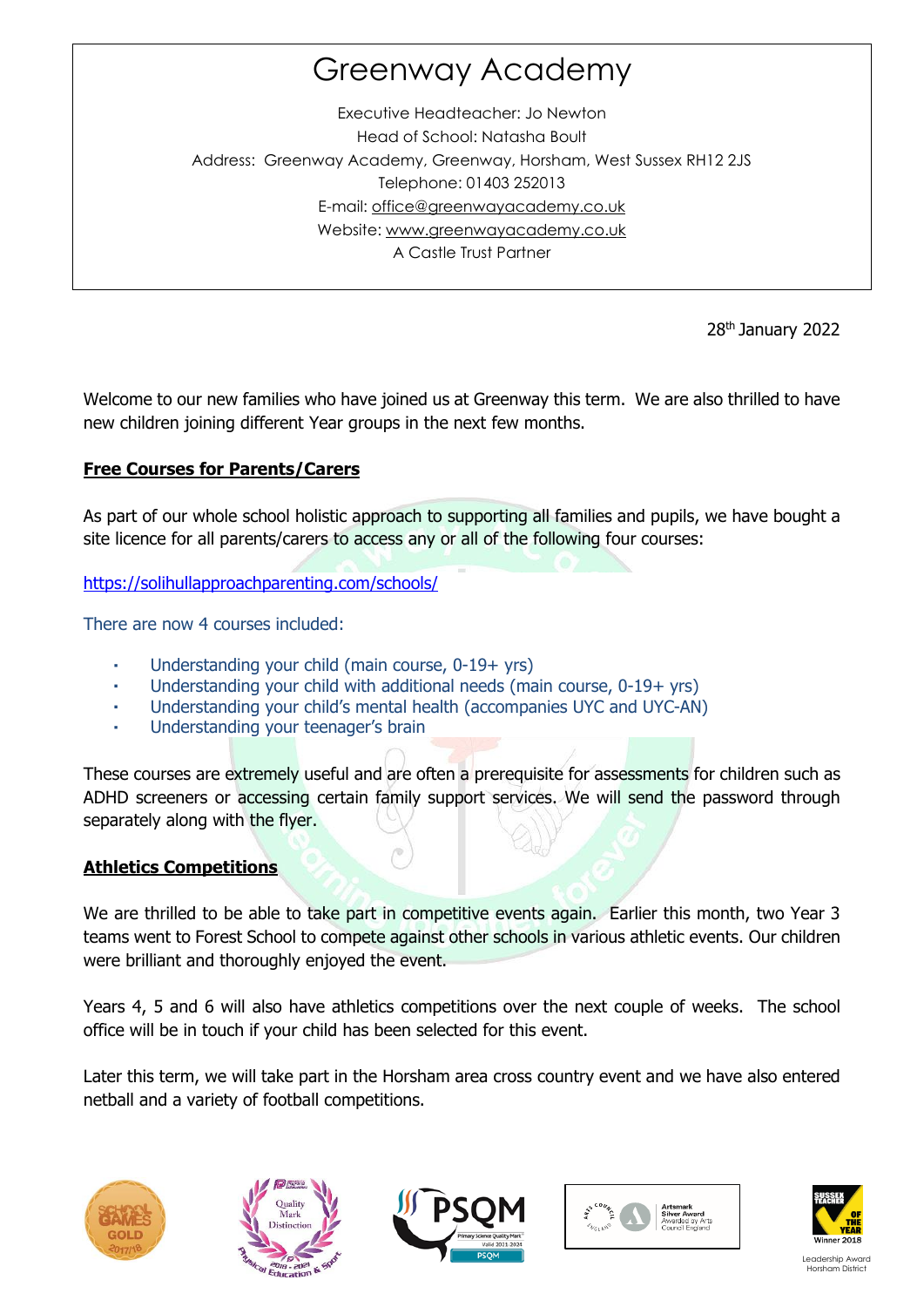For us at Greenway, it is important to us that as many children as possible have a chance to represent their school in sport. Therefore, please know that we are mindful of trying to offer an opportunity to different children each time where we can.

In the Summer term, we will enter our children into a cricket competition. Thank you to Mr Donnelly, who is kindly coaching our cricketers at the moment.

## **New Clubs**

As you are hopefully aware, we have a multitude of clubs for children to choose from. The clubs are all taught by specialist coaches that we buy into school using sports premium funding. It is so lovely to see the children trying out new sports such as dodgeball and basketball at lunch times. The take up has been brilliant and we have over 120 children taking part in lunch time clubs. In addition, we welcome coaches in the mornings teaching table tennis and netball.

There are still spaces available in some clubs, so please contact the school office if your child is interested in joining a club.

The recorder assembly went down a treat and as a result, we now have 34 pupils waiting to start recorder. It is our intention to eventually have a recorder ensemble across the school and a school orchestra. These are all part of our music action plan for this year.

## **Communication**

Members of the Senior Leadership Team are available before school and after school at the school entrances. We are on a rotational timetable to ensure that we are available for all of our parents throughout the week at our different gate entry points. Therefore, please do feel free to chat to us if there is anything you would like to ask or let us know.

Please still feel free to contact the class teachers at drop off or pick up. We have the Parent Teacher Conferences in February where there will be a chance for an individual meeting to discuss your child's progress and targets.

#### **Online SATS Meeting Y6 - Parents/Carers only**

A reminder for our Y6 families that there will be a TEAMS meeting at 5pm on  $31<sup>st</sup>$  January lead by our Year 6 teachers. At this meeting, there will be a presentation informing parents about how SATs week works and how they can help their child. We will also show a timetable for how the week is structured. The link will be sent to the appropriate families in due course. **If you would still like to book a place at the meeting, please contact the school office.**

#### **Behaviour Expectations**

We have been busy working on clarifying our high expectations around behaviour in and around school. This includes how we move around the corridors, how we leave assembly, how we line up after break and lunch and how we greet people in the morning.